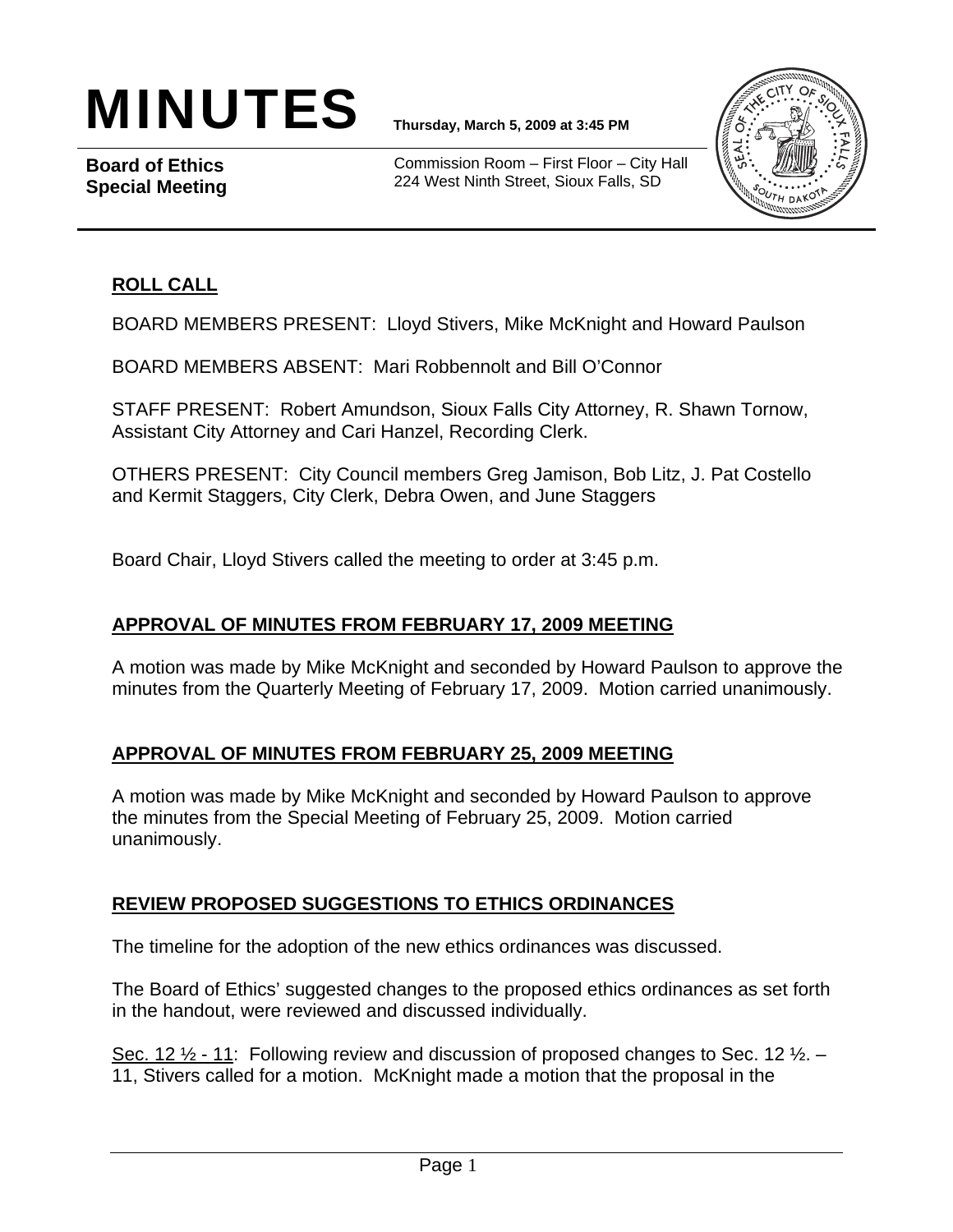handout be considered acceptable language to propose to the City Council. Howard Paulson seconded. Opened for discussion.

Discussion was held regarding the history of the Board of Ethics clerk position.

Further discussion was held regarding the Board's procedure for providing notice of its meetings. It was agreed that the Board would include the City Council in future meeting notices distributed through email.

Vote to approve motion: Roll Call: Yeses, Stivers, McKnight, Paulson, 3. Noes, 0. Motion Passed.

Secs. 12  $\frac{1}{2}$  - 19, 12  $\frac{1}{2}$  - 19.1 and 12  $\frac{1}{2}$  - 22: The proposed changes to these sections were reviewed and discussed.

There was discussion that the person requesting the opinion is the one who controls the confidentiality and a suggestion was made to perhaps include a provision stating that the opinion remains confidential until the Board or person asking for the opinion releases it.

Discussion followed

Sec. 12  $\frac{1}{2}$  - 34: Stivers provided some history regarding the first request for opinion heard by the Board.

Discussion and input from Council Members was heard by the Board.

Further discussion was held regarding who should be able to request advisory opinions from the Board and who can file complaints.

Discussion was held regarding the terms "officials" and "officers" as used in the proposed ordinances.

The Board then discussed whether the ethics ordinances should apply to city elected official candidates.

Discussion followed, including comments and input on the remainder of the Board's proposals.

A motion was made by Howard Paulson and seconded by Mike McKnight to send the Board's proposals as drafted to the Council as suggested changes. Vote to approve motion: Roll Call: Yeses, Stivers, McKnight, Paulson, 3. Noes, 0. Motion Passed.

#### **NEXT MEETING**

No future meetings were scheduled.